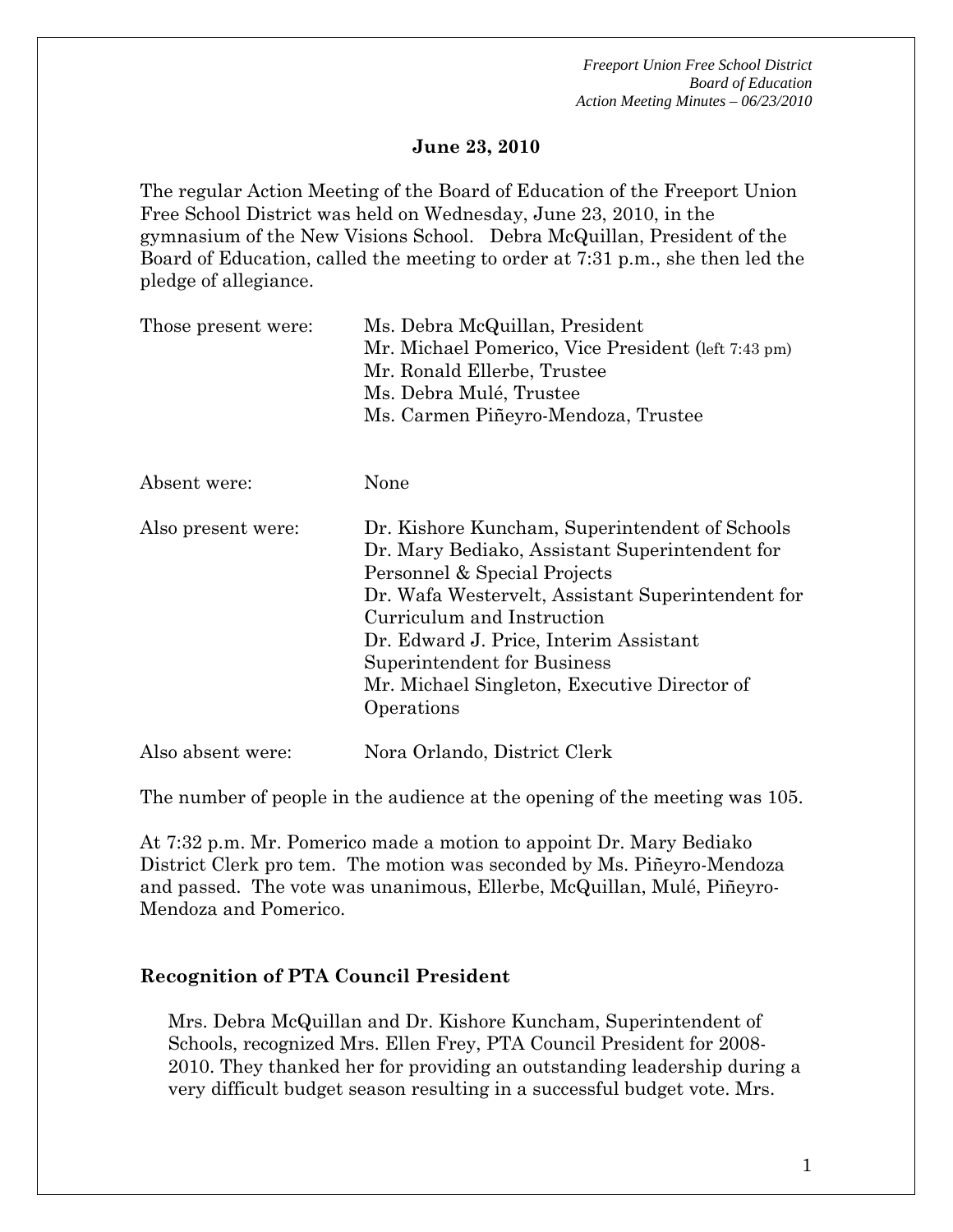Frey was presented with a plaque as a token of appreciation from the Board of Education and the superintendent.

#### **Superintendent's Report**

- The Superintendent recognized District staff members who were selected by their peers as outstanding individuals who personified the theme of their building for "Celebrating Success Program" As part of the District Goal, The Monthly Employee Recognition Program was designed to promote morale and recognize individuals who go above and beyond the call of duty. The Principals of each building and the Director of Facilities spoke about each honoree. The honorees were:
	- o Anita Stevenson, Columbus Avenue, Implementing New Ideas, October 2009
	- o Sylvia Moreira, Archer Street, Pitching in to Help a Colleague or a Parent, November, 2009
	- o Lori Cook, Bayview Avenue, Promoting a Positive Attitude, December, 2009
	- o Eileen Moloney, Leo F. Giblyn, Willingly Sharing Information, January 2010
	- o Susan DeLuca, New Visions, Giving Students Extra Attention, February, 2010
	- o Susan Cunnane, Carolyn G. Atkinson, Going Above and Beyond, March 2010
	- o Diane Saunders, Dodd Middle School, Tackling an Old Problem a Fresh Way, April , 2010
	- o Carol Gilliam, Freeport High School, Promoting Teamwork, May 2010
	- o Ivan Patten, Administration Building, Demonstrating Pride in Ones Work, June 2010
	- o Thomas Bender, Buildings & Grounds, Demonstration Exemplary Effort, July 2010.
	- The Superintendent introduced Ms. Renee Crump, Principal of New Visions School who recognized Mr. Steven Toomer, the School crossing guard at Bedell and Raynor Streets as the School's "Unsung Hero." Ms. Crump spoke about Mr. Toomer dedication to making sure that the area around New Visions remain clean by pick up trash that are left on the street.
	- The District-Wide Chorus, comprised of students in grades 4 through 8 from Bayview, New Visions and Dodd, sang several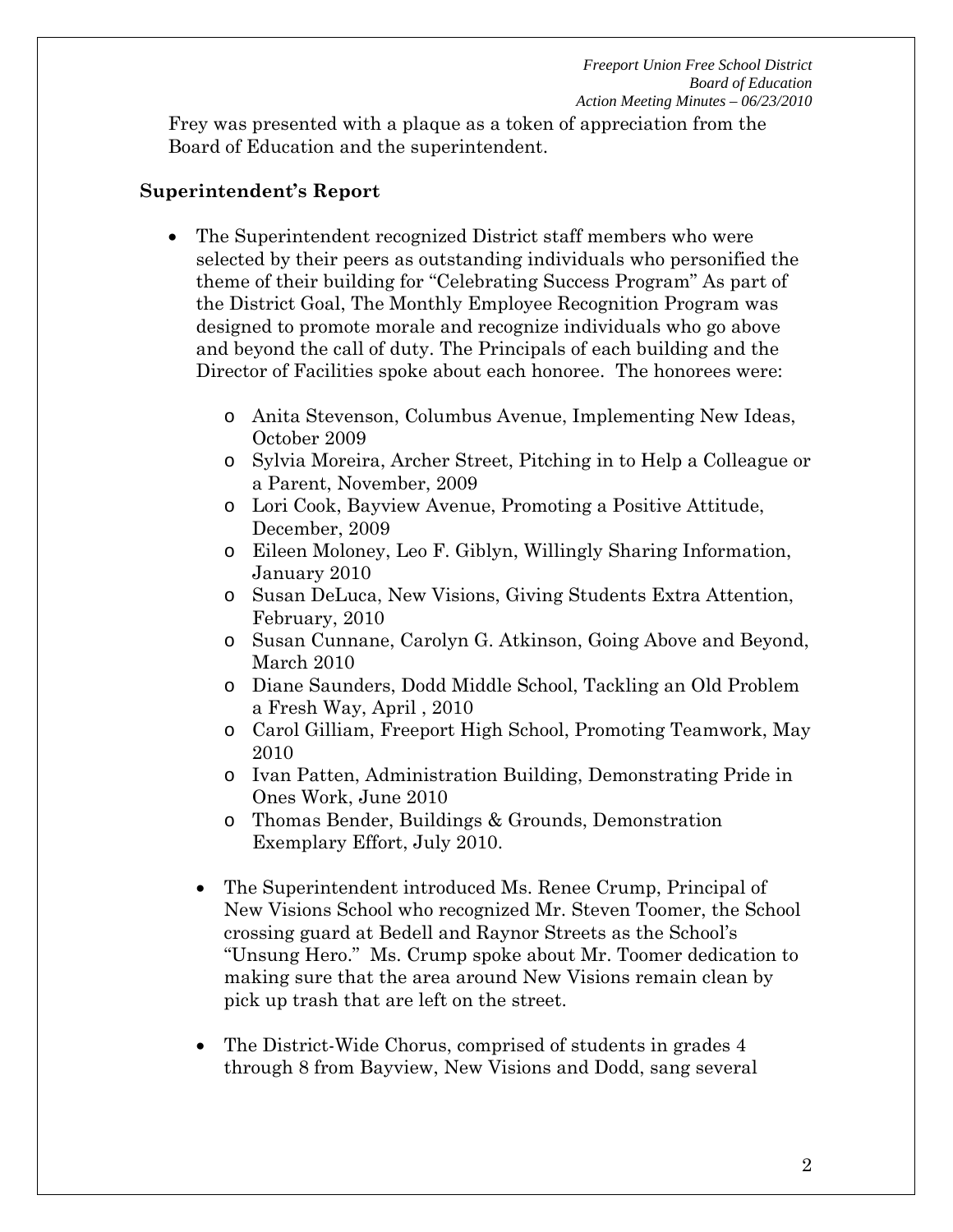selections to the delight of the Board, Central Administration and guests.

- Dr. Kuncham introduced Jonathan Bloom, Director of Health, Physical Education, Athletics and Safety Education who recognized Kayla Issurdatt, a fourth grade student at Bayview Avenue School, who is the first place winner of the "Tobacco Free" poster contest. This contest was a result of a grant the district received from Western Suffolk BOCES. Tobacco Free Schools Project. Over 300 students submitted entries for the "Smoke Free Cars and Homes" contest.
- The Superintendent also shared news that on June  $10<sup>th</sup>$ , 2010, seventy- five (75) 4<sup>th</sup> grade students from the New Visions School along with seven other Nassau County school districts, participated in a unique educational opportunity to watch the live event as Flight Engineer, spoke directly to the students from the International Space Station. Five of our students were selected to ask questions to Dr. Caldwell-Dyson. This was a wonderful experience for our students.
- The Superintendent also congratulated Dr. Wafa Westervelt upon the acceptance of her first book for publication by Linus Publication. The Book entitled "Data Talks" is being co-authored by Dr. Westervelt and her colleague at Hofstra University, Dr. Eustace Thompson. This book offers some practical strategies for teachers and administrators on the use of data and use of data in instructional decision making.

At 8:30 p.m., there was a short break.

The meeting was called back into session at 8:45 p.m.

# **Questions from the Public**

The public was given the opportunity to address the Board of Education. Each speaker was allowed to address the Board for four minutes on the Agenda only. The Board and administration addressed the comments from the public.

# **Items for Action**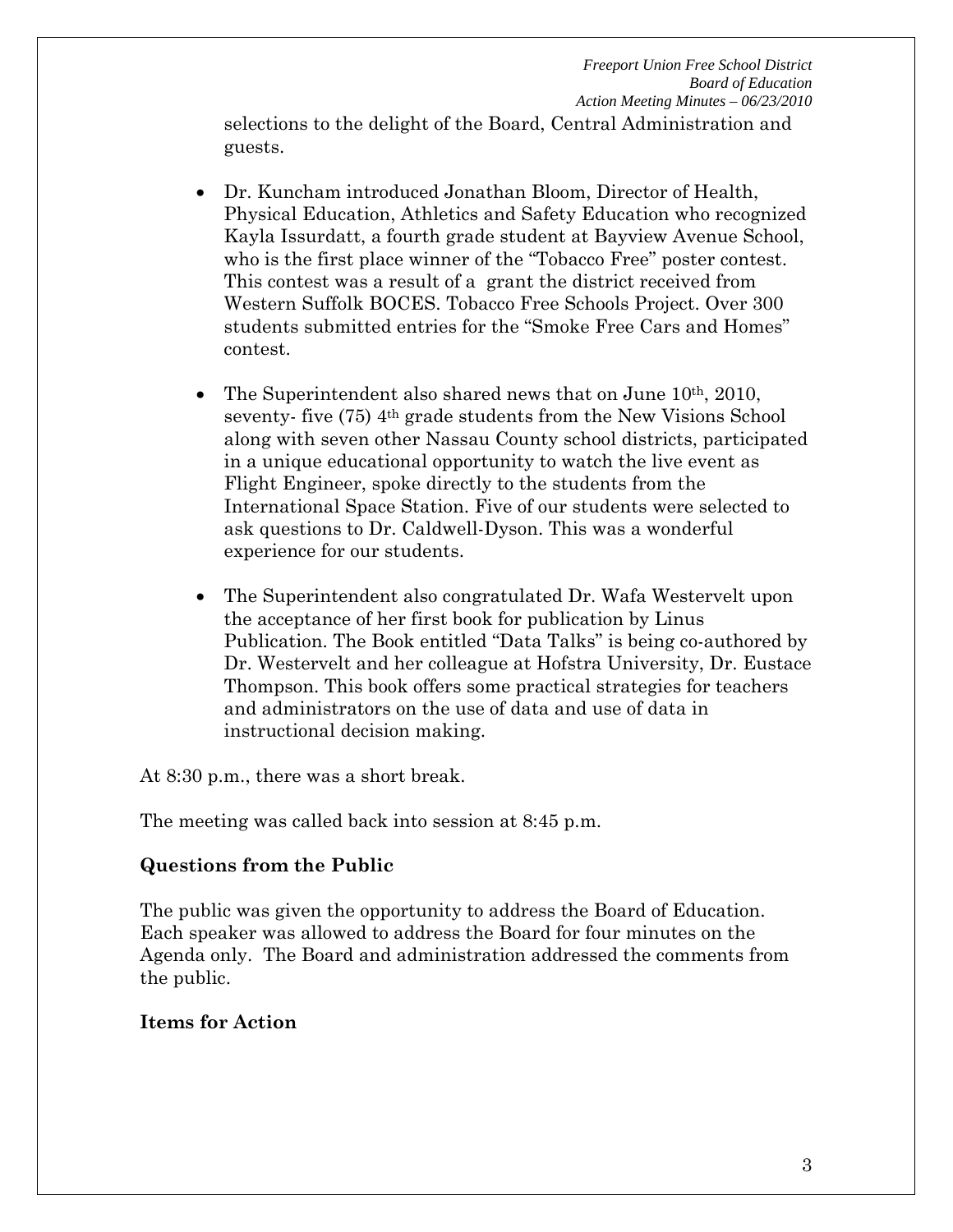On a motion by Ms. Piñeyro-Mendoza and a second by Mr. Ellerbe the following items were approved on a Consent Agenda. The vote was unanimous: The vote was: Ellerbe, McQuillan, Mulé, and Piñeyro-Mendoza.

#### **Acceptance of the Minutes**

**BE IT RESOLVED** that the Board of Education of the Freeport Union Free School District hereby accepts the minutes of the following meetings as written: May 26, 2010.

### **Personnel**

### **Leave of Absence**

**BE IT RESOLVED**, that the Board of Education of the Freeport Union Free School District hereby grants a request for leave as listed in the following

Change of Status Report:

**Andrew Berg**, full-time Teaching Assistant, effective September 1, 2010 through January 30, 2011, for student teaching.

**Yolanda Broncano,** full-time Teaching Assistant, effective May 24, 2010 through June 30, 2010, for personal reasons.

**Jodi DiSpigno,** Elementary Teacher, effective June 1, 2010 through June 30, 2010, for childcare.

**Christine Vargas**, ESL Teacher, effective June 17, 2010 through June 30, 2010, for health reasons.

**Francisco Arias**, 12 month Cleaner, effective April 12, 2010 through June 30, 2010, for health reasons.

# **Resignation of Staff**

**BE IT RESOLVED,** that the Board of Education of the Freeport Union Free School District hereby accepts the letter(s) of resignation from the following staff members as listed in the following Change of Status Report - Resignation.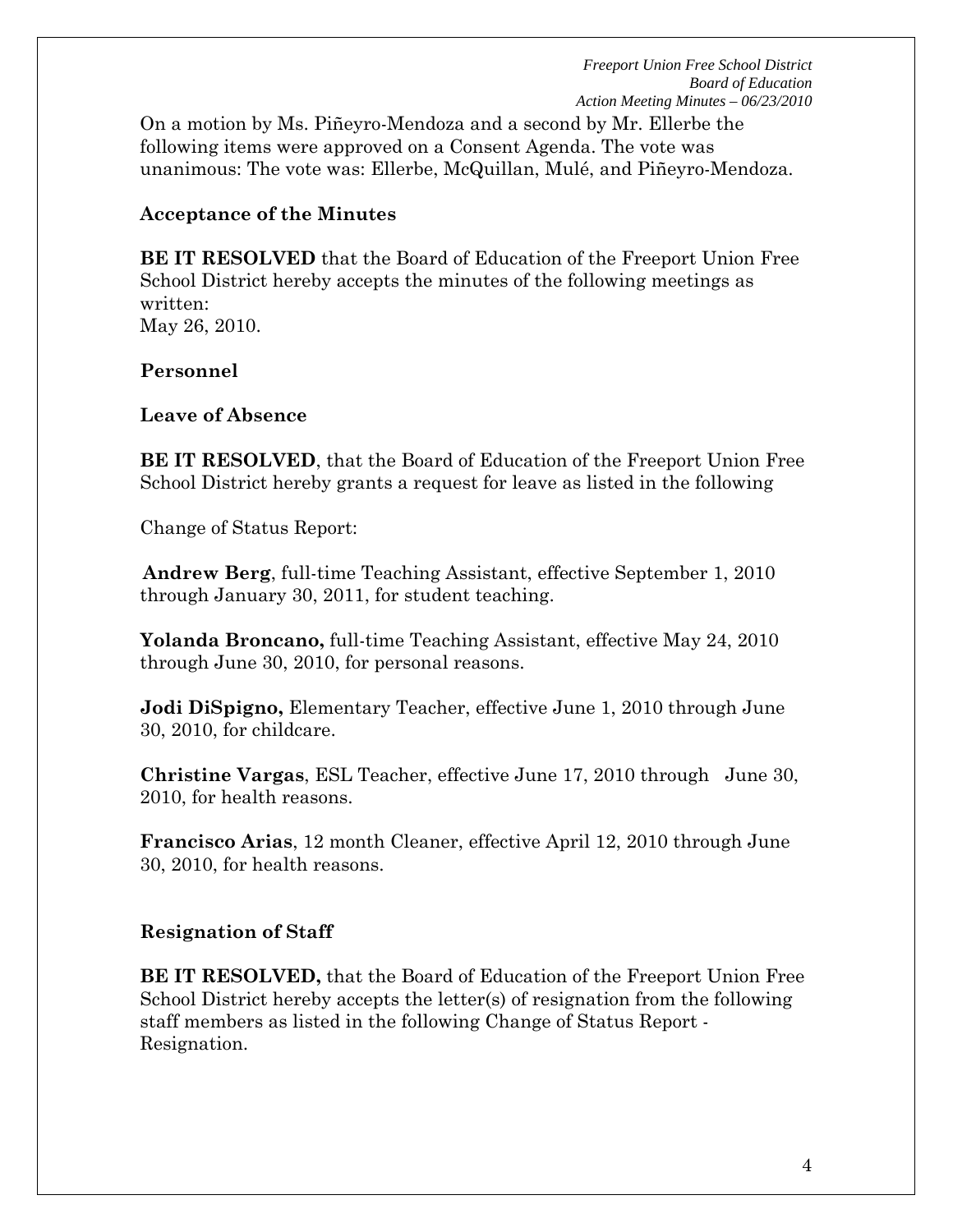**Elizabeth Fleishman,** Special Education Teacher, effective August 31, 2010, for personal reasons.

**Michelle McCann,** part-time Teaching Assistant, effective June 30, 2010, for personal reasons.

**Robert Notheis**, full-time Teaching Assistant, effective August 31, 2010, to seek employment out of state.

**Toni Sicignano**, full-time Teaching Assistant, effective August 31, 2010, for personal reasons.

**Tara Mc Kennett**, part-time Teaching Assistant, effective June 30, 2010, to return to school.

**Colleen Enright,** part-time Teaching Assistant, effective June 30, 2010, for personal reasons.

**Kristen Kornacki**, full-time Teaching Assistant, effective August 31, 2010, to pursue a teaching position.

**Simin Pocress**, full-time Teaching Assistant, effective August 31, 2010, for personal reasons.

**Maggie Mitchell**, full-time Teaching Assistant, effective August 31, 2010, for personal reasons.

**Lindsay Rabson**, full-time Teaching Assistant, effective June 30, 2010, to accept a teaching position in another district.

**Christopher Carvalhe**, English Teacher, effective June 30, 2010, relocating out of state.

**Eric Harthunian**, Math Teacher, effective June 30, 2010, to accept an Administrative position in another district.

**Personnel**

**Extra Duty Assignments**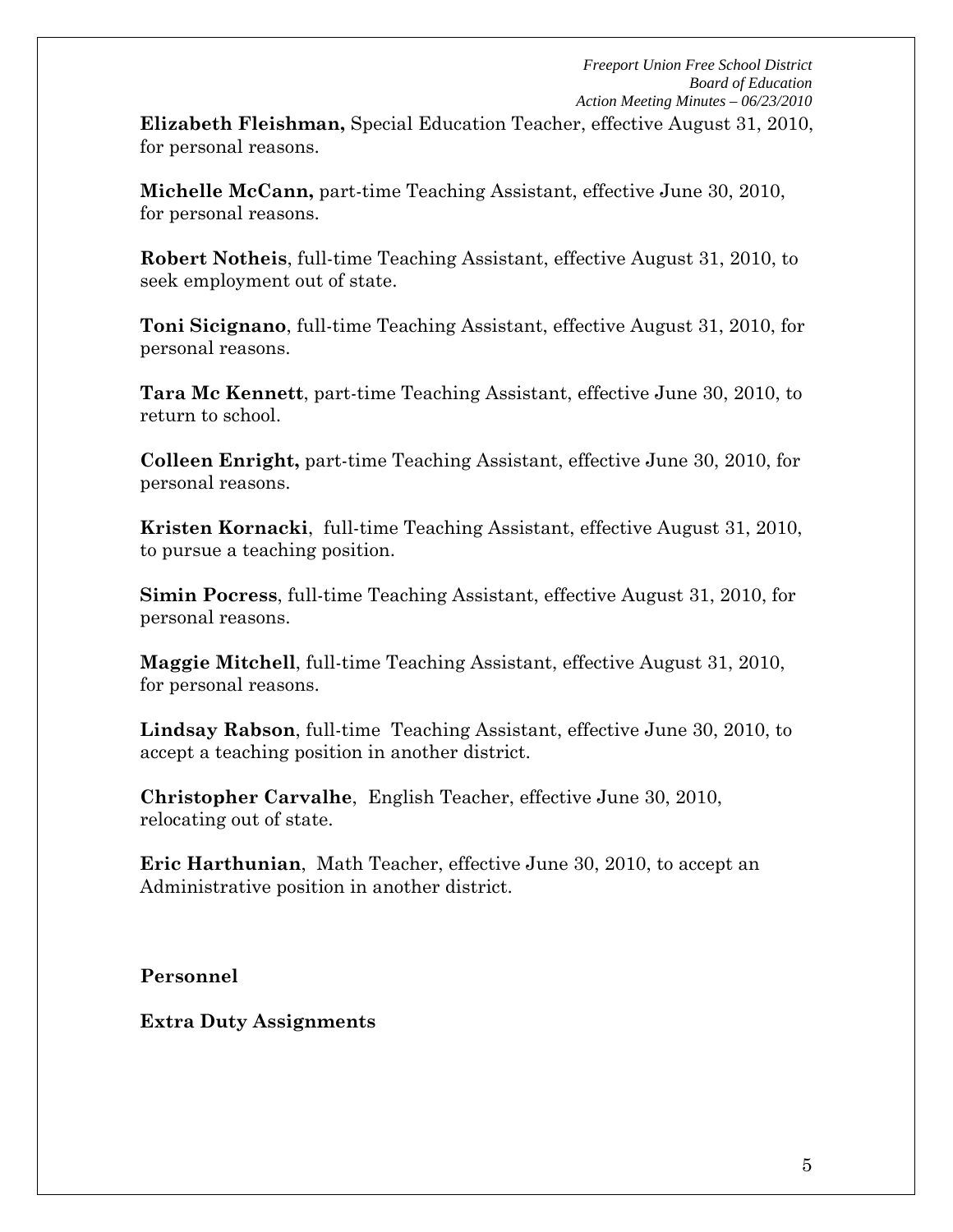**BE IT RESOLVED,** that the Board of Education of the Freeport Union Free School District, hereby appoints the individuals listed for extra duty assignments, as attached.

| <b>NAME</b>          | <b>ASSIGNMENT</b>               | <b>SCHOOL</b>      | <b>STIPEND</b> |
|----------------------|---------------------------------|--------------------|----------------|
| Sarah Molese         | Lead Nurse                      | Districtwide       | \$3192         |
| Catherine Rode       | Art Facilitator                 | Districtwide       | \$3192         |
| Ruth Breidenback     | Music Facilitator               | Districtwide       | \$3192         |
| Cindy Misrock        | Co-Lead Social Workers          | Districtwide       | \$3192         |
| Felice Niland        |                                 |                    |                |
| Wanda Garcia         | Science Facilitator             | Archer             | \$3192         |
| Merily Masin         | English Lang. Arts Lead Teacher | Archer             | \$3192         |
| Linda Marino         | Mathematics Lead Teacher        | Archer             | \$3192         |
| Michael Huisman      | Science Facilitator             | Bayview            | \$3192         |
| Andrea Parisi        | English Lang. Arts Lead Teacher | Bayview            | \$3192         |
| <b>Wendy Valasky</b> | Mathematics Lead Teacher        | Bayview            | \$3192         |
| Therese Casoria      | Science Facilitator             | Giblyn             | \$3192         |
| Larraine Brown       | English Lang. Arts Lead Teacher | Giblyn             | \$3192         |
| Mary Kelly           | Mathematics Lead Teacher        | Giblyn             | \$3192         |
| Michael De Gennnaro  | Co-Science Facilitator          | New Visions        | \$1596         |
| Carol Cartinella     | Co-Science Facilitator          | <b>New Visions</b> | \$1596         |
| Constance Malcolm-   | English Lang. Arts Lead Teacher | New Visions        | \$3192         |
| Grant                |                                 |                    |                |
| Allan Brimer         | Mathematics Lead Teacher        | New Visions        | \$3192         |
| Karen Weckler        | Co-Science Facilitator          | Atkinson           | \$1596         |
| Matthew Yatsyla      | Co-Science Facilitator          | Atkinson           | \$1596         |
| Diane Notti          | Special Education Lead Teacher  | Atkinson           | \$3192         |
| Karen Heins          | Team Leader                     | Atkinson           | \$3192         |
| MaryAnne Keane       | Team Leader                     | Atkinson           | \$3192         |
| Kerri Sparacia       | Team Leader                     | Atkinson           | \$3192         |
| Alison Cervini       | Team Leader                     | Atkinson           | \$3192         |
| Jennifeer Ferrarelli | Team Leader                     | Atkinson           | \$3192         |
| Donna Librizzi       | Team Leader                     | Atkinson           | \$3192         |
| Cheryl Johonson      | Team Leader                     | Atkinson           | \$3192         |
| Thesla Bongiorno     | Team Leader                     | Atkinson           | \$3192         |
| Thomas Doyle         | 7 <sup>th</sup> Gr. Team Leader | Dodd               | \$3192         |
| Anthony Aniano       | 7th Gr. Team Leader             | Dodd               | \$3192         |
| <b>Shelly Scully</b> | 7th Gr. Team Leader             | Dodd               | \$3192         |
| Judith Summers       | 7 <sup>th</sup> Gr. Team Leader | Dodd               | \$3192         |
| Anthony Aniano       | Mathematics Lead Teacher        | Dodd               | \$3192         |
| <b>Shelly Scully</b> | Social Studies Lead Teacher     | Dodd               | \$3192         |

# **EXTRA DUTY ASSIGNMENTS**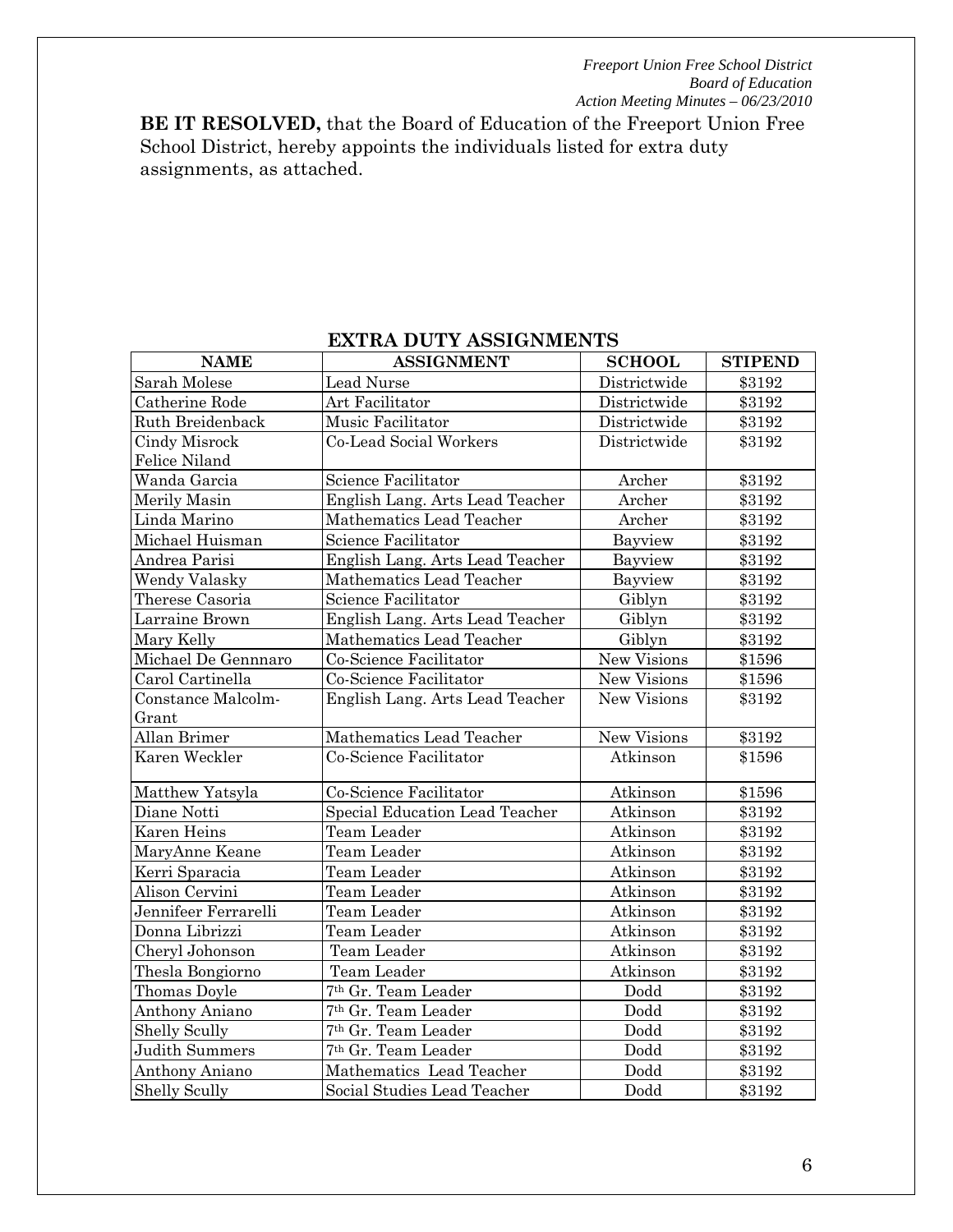| Thomas Doyle      | Science Lead Teacher                                     | Dodd       | \$3192  |
|-------------------|----------------------------------------------------------|------------|---------|
| Lori Cohen        | <b>English Lead Teacher</b>                              | Dodd       | \$3192  |
| Bridget Zamot     | Foreign Language Lead Teacher                            | Dodd       | \$3192  |
| Nancy Berg        | Special Education Lead Teacher                           | Dodd       | \$3192  |
| James Wandzilak   | Technology & Family and<br>Consumer Science Lead Teacher | Dodd       | \$3192  |
| Andrea Kane       | English Department Chair                                 | <b>FHS</b> | \$5,156 |
| Michael Campiglia | Science Department Chair                                 | <b>FHS</b> | \$5,156 |
| Patricia Duffy    | Special Ed. Department Chair                             | <b>FHS</b> | \$5,156 |
| Jacqueline Matos  | Mathematics Department Chair                             | <b>FHS</b> | \$5,156 |
| Linda Hendrickson | Social Studies Department Chair                          | <b>FHS</b> | \$5,156 |
| Emma Perdomo      | Guidance Department Chair                                | <b>FHS</b> | \$5,156 |
| Gleni Peña        | World Language Department<br>Chair                       | <b>FHS</b> | \$5,156 |
| Richard Johnson   | Technology/Business Lead<br>Teacher                      | <b>FHS</b> | \$3,192 |
| Betsy Funch       | Central Treasurer (Student Org.<br>Controller)           | <b>FHS</b> | \$5,250 |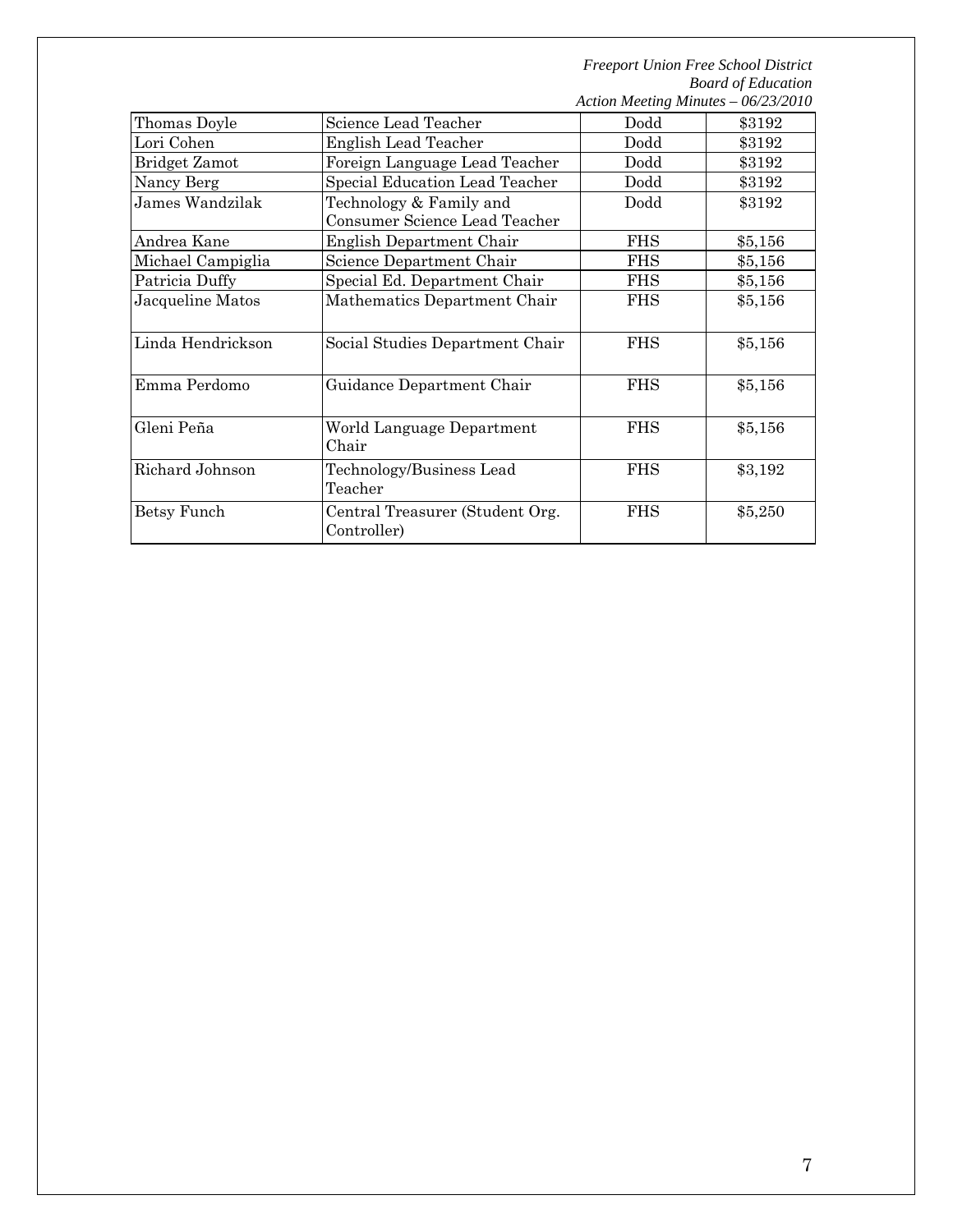# **Personnel**

# **Community School Staffing**

**BE IT RESOLVED,** that the Board of Education of the Freeport Union Free School District, hereby appoints the individuals for Community School, as follows.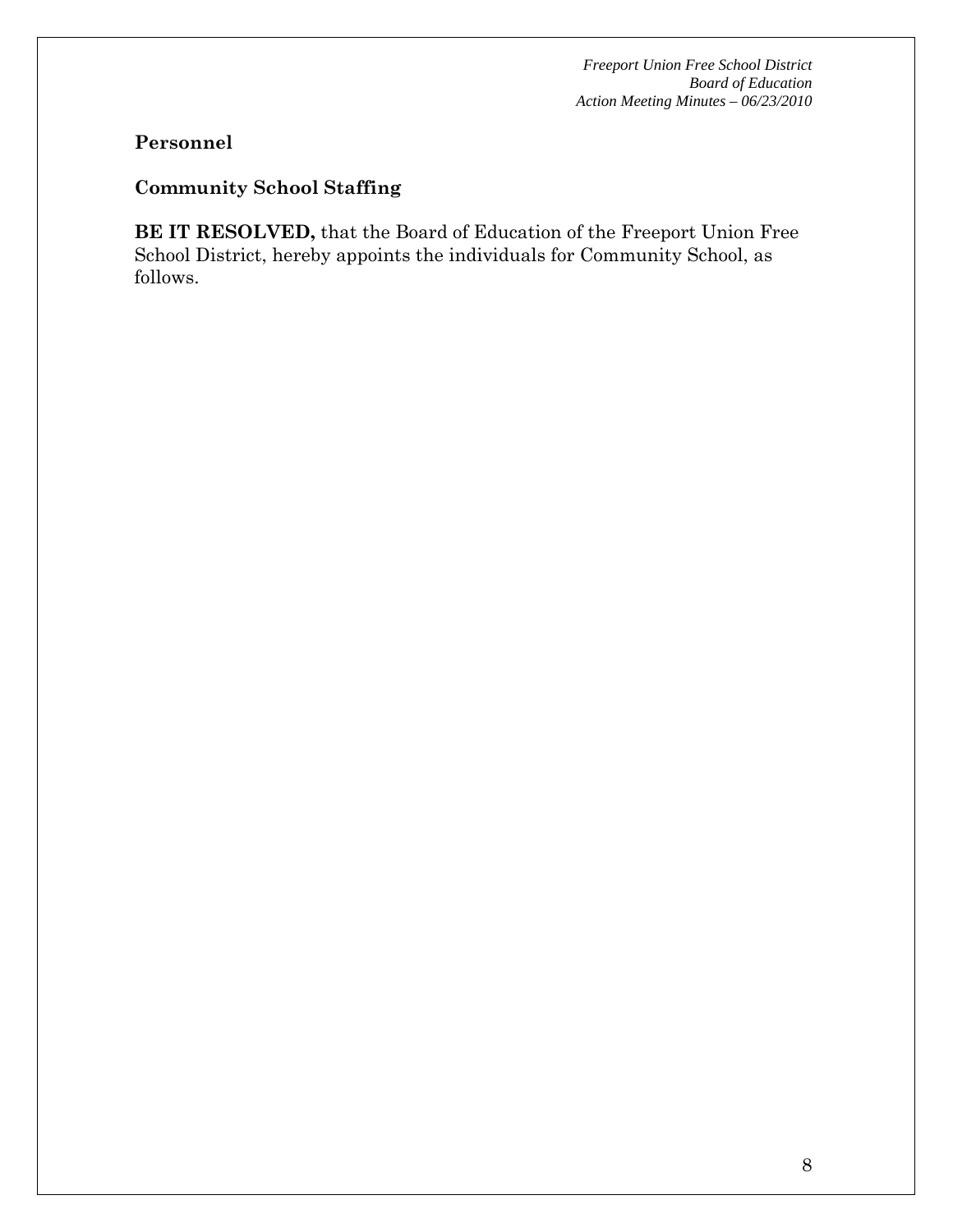| Name               | Assignment                       | 2010-2011       | <b>Salary 2010-2011</b> |
|--------------------|----------------------------------|-----------------|-------------------------|
|                    |                                  | <b>Step</b>     |                         |
| Aniano, A          | Algebra 2/Algebra 1              | $6\phantom{1}6$ | \$12,383                |
| Barash, A          | English 12                       | $\,6\,$         | \$12,383                |
| Basile, A          | Economics/Pig (4 nights)         | $\overline{7}$  | \$12,930                |
| Bennedetto, M      | Psychology/Human                 | 5               | \$12,044                |
|                    | Relations/Criminal Justice       |                 |                         |
| Bencivenga,        | English 10                       | 3               | \$11,360                |
| Cheryl             |                                  |                 |                         |
| Campiglia, M       | Marine Biology/Oceanography/IS   | 7               | \$19,395                |
| Certain, C         | <b>US History ELL</b>            | $\overline{2}$  | \$11,016                |
| Cirina, N          | <b>Special Education</b>         | $\overline{6}$  | \$12,383                |
| Dickens, A         | Geometry/Applied Statistics      | $\overline{7}$  | \$19,395                |
| Fleming, A         | Math ESL                         | $\sqrt{2}$      | \$5,508                 |
| Florkowski,        | Guidance                         | $\overline{2}$  | \$11,016                |
| Genevieve          |                                  |                 |                         |
| Foy, C             | Algebra $1 \& 2$ (spring)        | $\mathbf 1$     | \$10,677                |
| Gilliam, C.        | Librarian                        | $\overline{7}$  | \$6,565                 |
| Littlefield, J     | English 11 Ind.                  | $\sqrt{3}$      | \$11,360                |
|                    | Guidance Counselors              | $\mathbf{1}$    | \$10,677                |
| Maia, M            | <b>ESL</b>                       | $\overline{2}$  | \$11,016                |
| Mulvey, D          | Health/Physical Ed./Alternative  | $\overline{7}$  | \$12,930                |
| O'Hara, M          | English 11                       | $\mathbf{1}$    | \$10,677                |
| Perez, J.          | English ESL                      | $\overline{3}$  | \$11,360                |
| Pizzo, J           | Economics                        | $\overline{7}$  | \$12,930                |
| Rizzo, G           | English 12/Intro Theatre Arts    | $\overline{7}$  | \$12,930                |
| Rodriguez, Jocelyn | (Spring) Studio Art IS           | $\overline{7}$  | \$12,930                |
| Sameroff, M        | Nurse (4 nights)                 | $\overline{7}$  | \$12,930                |
|                    |                                  |                 |                         |
| Romano, F          | Living Environment (Fall)/ Earth | 3               | \$11,360                |
|                    | Science (Spring)                 |                 |                         |
| Tuitt, J           | <b>US History</b>                | $\overline{7}$  | \$12,930                |
| Viddalon, V.       | Living Environment ESL(Spring)   | $\mathbf{1}$    | \$5,338                 |
| Yarmola, R         | <b>Special Education</b>         | $\overline{2}$  | \$11,016                |
| Metzler, J         | Secretary                        |                 | \$4,551                 |
| Seymour, M         | Secretary                        |                 | \$4,551                 |

# **Community School Staffing**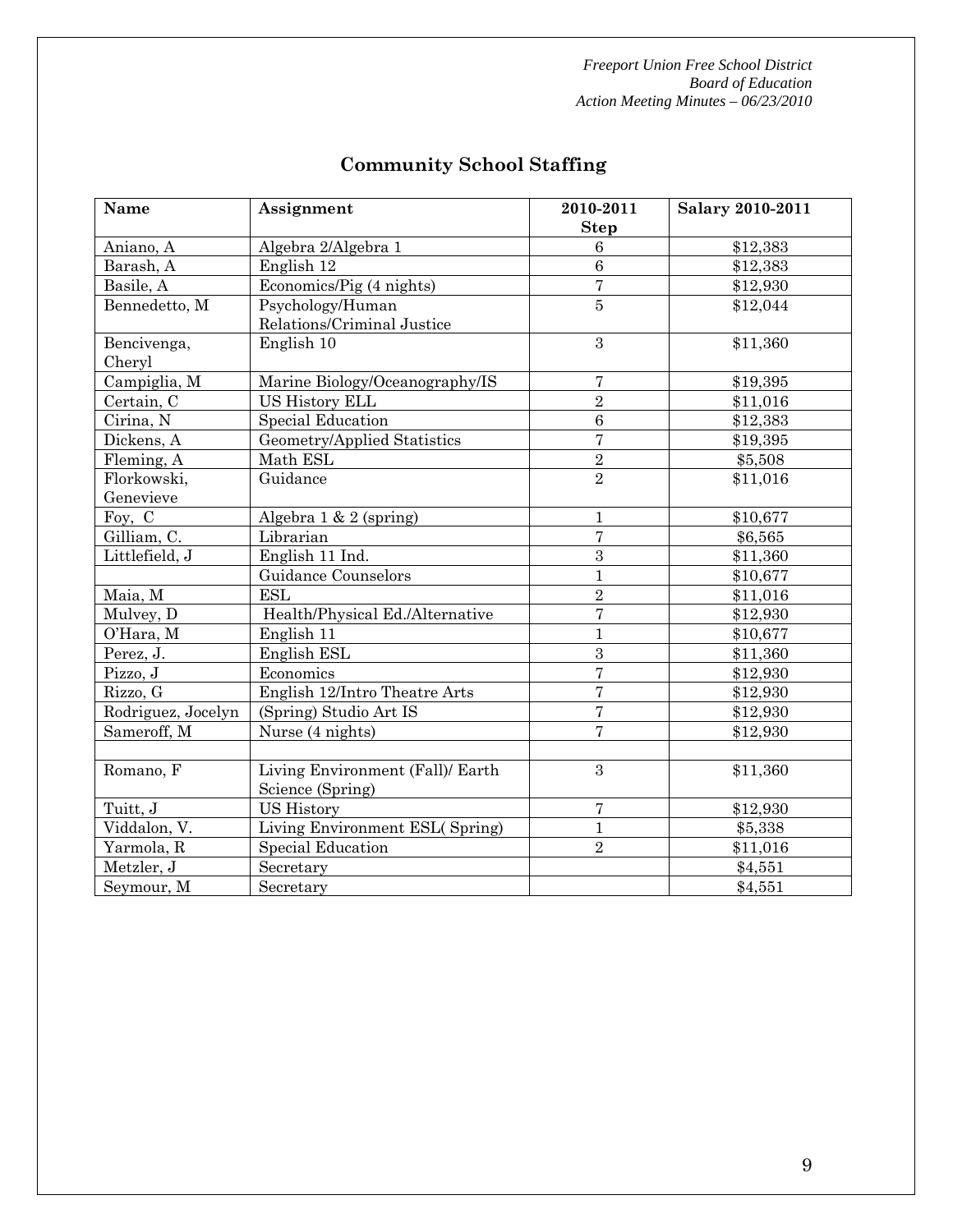# **CSE/CPSE Minutes**

**BE IT RESOLVED,** that the Board of Education of the Freeport Union Free School District hereby accepts the minutes of the meetings of the committees on special education and preschool special education for the following dates: April 3, 8, 19, 20 , 23, 26, 29, 30, 2010; May 3, 4, 5, 6, 7, 10, 11, 12, 13, 14, 17, 18, 19, 20, 21, 24, 25 26, 27, 28, 2010; June 1, 2, 3, 4, 7, 8, 9, 10, 2010

# **Other Items for Action**

# **Finance**

On a motion by Ms. Mulé and seconded by Mr. Ellerbe, the following motion was approved:

# **Bid Award – Trash Removal**

**BE IT RESOLVED,** that the Board of Education of the Freeport Union Free School District hereby approves a contract for trash removal with Jamaica Ash at an estimated cost of \$23,917 effective July 1, 2010. This agreement may be extended by mutual consent for two additional one-year periods.

The vote was unanimous: The vote was: Ellerbe, McQuillan, Mulé, and Piñeyro-Mendoza.

# **Finance**

On a motion by Mr. Ellerbe and seconded by Ms. Mulé, the following motion was approved:

# **Budget Transfers – General Fund June 2010**

**BE IT RESOLVED,** that the Board of Education of the Freeport Union Free School District hereby approves the attached General Fund transfers for June 2010.

The vote was unanimous: The vote was: Ellerbe, McQuillan, Mulé, Piñeyro-Mendoza and Pomerico.

The vote was unanimous: The vote was: Ellerbe, McQuillan, Mulé, and Piñeyro-Mendoza.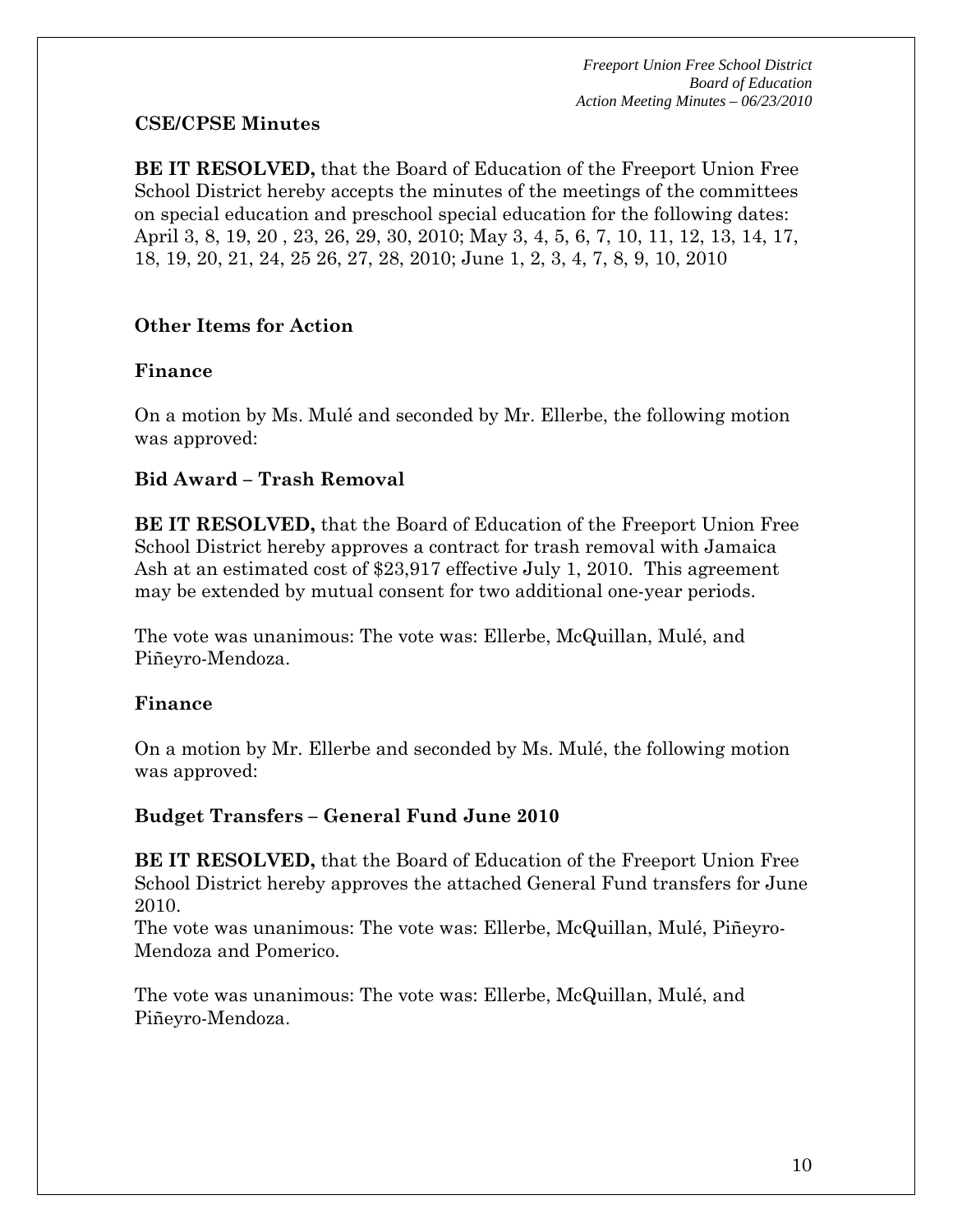### **Finance**

### **Capital Budget 2007/2008 Transfers**

On a motion by Ms. Mulé and seconded by Mr. Ellerbe, the following motion was approved.

**BE IT RESOLVED,** that the Board of Education of the Freeport Union Free School District hereby approves the Budget Transfers for the 2007/2008 capital budget.

**BE IT FURTHER RESOLVED,** that the Board of Education of the Freeport Union School District hereby approves the attached Capital Fund budget transfers for the 2000 Bond and Capital Projects for the period 2000-2005 required to reconcile the project accounts.

The vote was unanimous: The vote was: Ellerbe, McQuillan, Mulé, and Piñeyro-Mendoza.

### **Finance**

On a motion by Ms. Piñeyro-Mendoza and seconded by Mr. Ellerbe, the following motion was approved:

# **EXCEL/Bond Transfers**

**BE IT RESOLVED,** that the Board of Education of the Freeport Union Free School District hereby approves the attached transfers for the EXCEL/Bond Project.

The vote was unanimous: The vote was: Ellerbe, McQuillan, Mulé, and Piñeyro-Mendoza.

# **Finance**

# **Transfer of Funds to Reserves**

On a motion by Mr. Ellerbe and seconded by Ms. Piñeyro-Mendoza, the following motion was approved:

# **Capital Reserve Fund (Facilities Improvement Program)**

**BE IT RESOLVED**, that the Board of Education of the Freeport Union Free School District hereby authorizes the transfer up to \$1.5 million to the Capital Reserve Fund from the District's existing fund balance to finance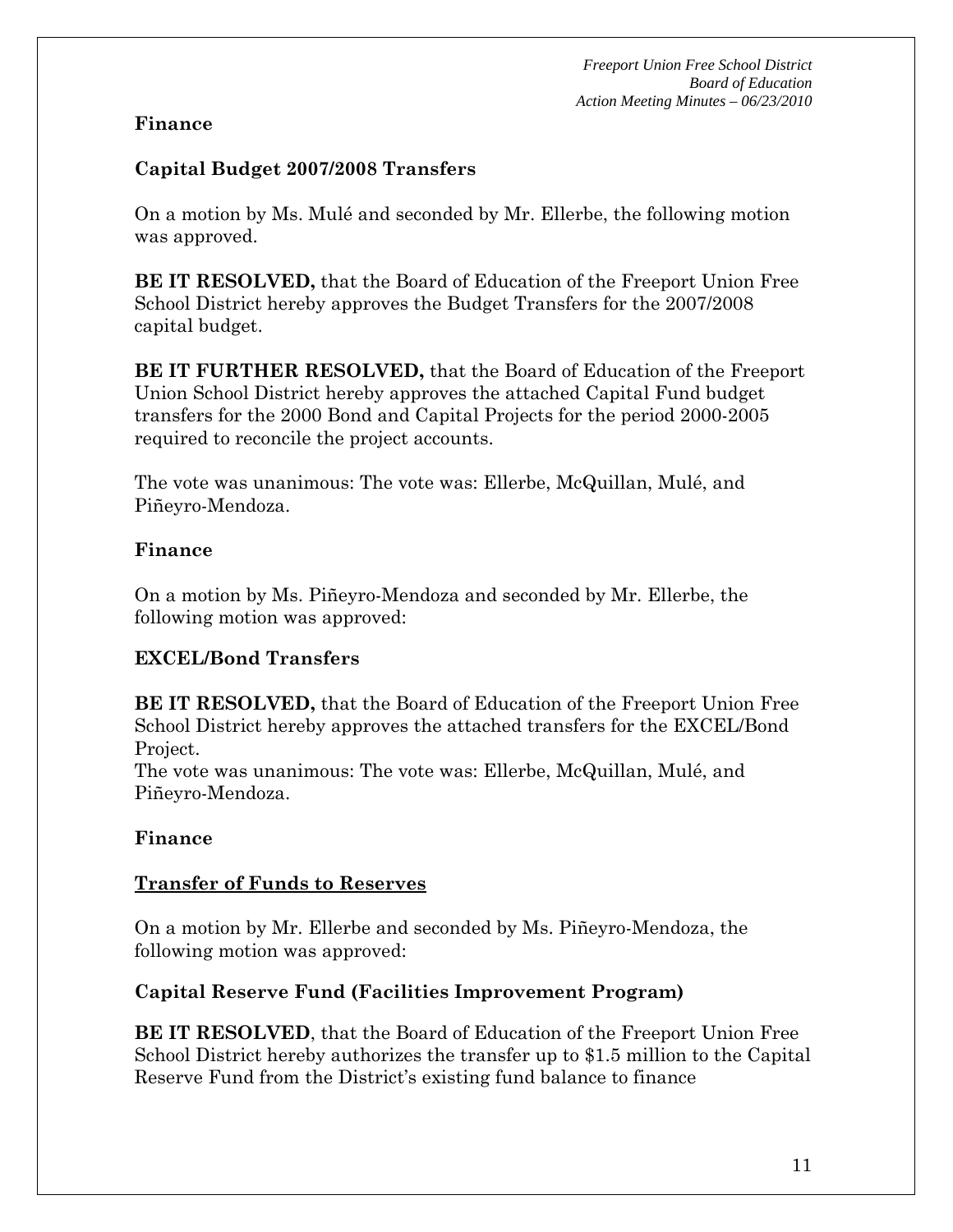Capital Reserve Fund (Facilities Improvement Program) – Freeport Public Schools, for the purpose of building renovations.

The vote was unanimous: The vote was: Ellerbe, McQuillan, Mulé, and Piñeyro-Mendoza.

#### **Finance**

On a motion by Ms. Mulé and seconded by Mr. Ellerbe, the following motion was approved:

### **Memorandum of Agreement/403(B) Plan**

**BE IT RESOLVED,** that the Board of Education of the Freeport Union Free School District authorizes the Board President to execute a memorandum of agreement with the Freeport Teachers Association, to provide for certain nonelective employer contributions to the Internal Revenue Code Section 403(b) tax sheltered annuity accounts of certain eligible union members of contractual retirement payments otherwise due under the terms of the labor agreements in effect between the Freeport Union Free School District and the Freeport Teachers Association, as modified by the memorandum of agreement dated March 10, 2010, including the separate agreement dated March 10, 2010 attached as an exhibit thereto.

**BE IT FURTHER RESOLVED,** that the District's 403(b) Retirement Plan is hereby amended to incorporate the terms of said memorandum of agreement executed on June 23, 2010, as if more fully said forth therein.

The vote was unanimous: The vote was: Ellerbe, McQuillan, Mulé, and Piñeyro-Mendoza.

#### **Finance**

On a motion by Ms. Piñeyro-Mendoza and seconded by Mr. Ellerbe, the following motion was approved:

#### **Authorization for Use of Premises**

**WHEREAS**, Open 4 Business Productions, L.L.C. desires to use the premises at Leo F. Giblyn School in connection with the Filming of "Royal Pains" by Open 4 Business Productions, L.L.C. on June 28, 2010 at the conclusion of the school day; and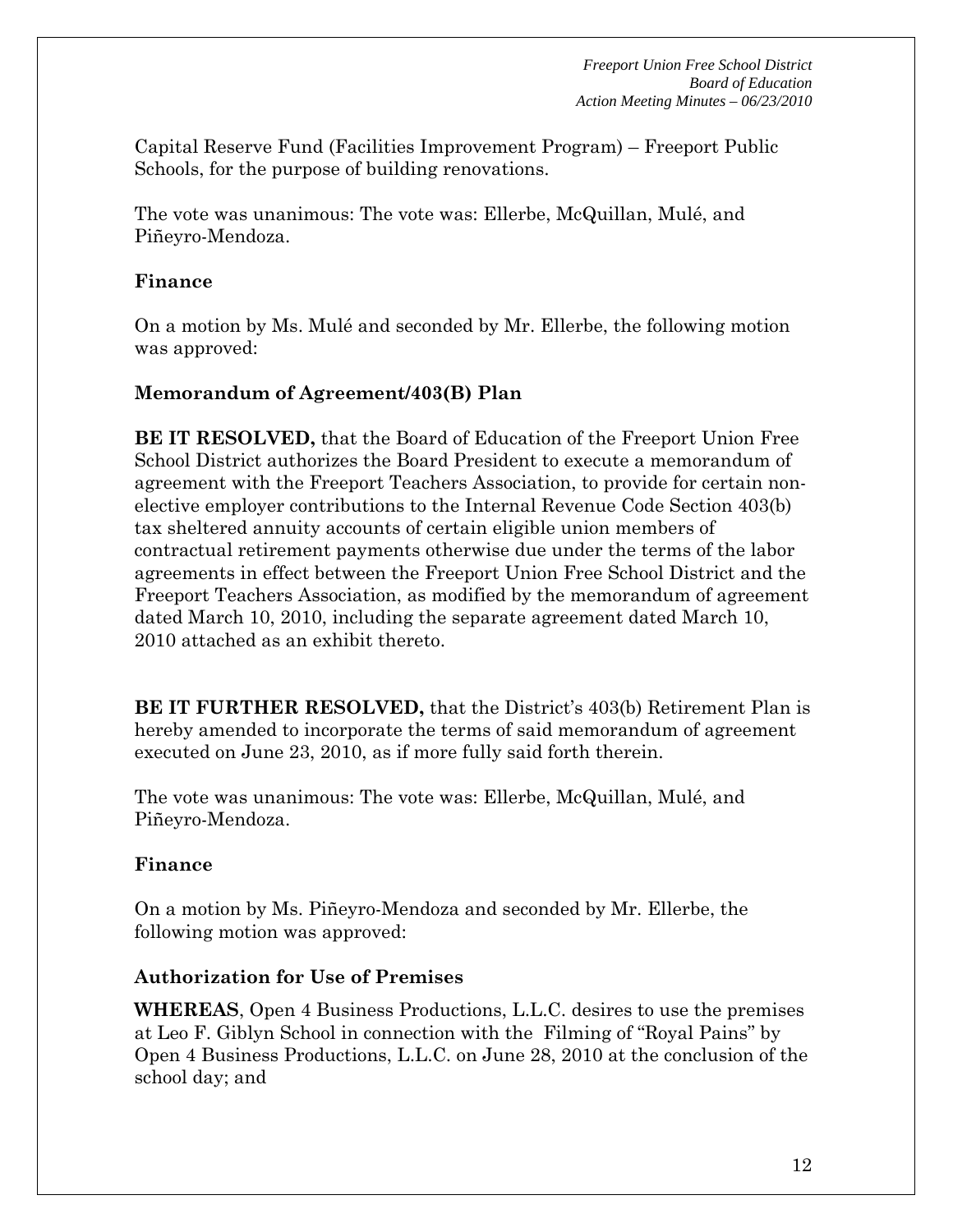**WHEREAS,** the Board of Education has determined that the grant of the use to Open 4 Business Productions, L.L.C. is in the best interest of the School District;

**NOW THEREFORE BE IT RESOLVED,** that the Board of Education of the Freeport Union Free School District hereby authorizes the use of the exterior premises at Leo F. Giblyn School in connection with the filming of "Royal Pains" by Open 4 Business Productions, L.L.C.

**BE IT FURTHER RESOLVED,** that the Board of Education of the Freeport Union Free School District authorizes the Board President to execute the Agreement on behalf of the Board of Education.

**BE IT FURTHER RESOLVED,** that in the event that the Board President is unable to execute the Agreement on behalf of the Board of Education, the Board of Education of the Freeport Union Free School District authorizes the Superintendent of Schools to execute the Agreement on behalf of the Board of Education.

The vote was unanimous: The vote was: Ellerbe, McQuillan, Mulé, and Piñeyro-Mendoza.

# **Finance**

On a motion by Ms. Mulé and seconded by Mr. Ellerbe, the following motion was approved:

# **Authorization to Sign Agreements for Technology Projects with Nassau BOCES (Project Nos. 17-221608ILOP and 18-221848IOP)**

**BE IT RESOLVED,** that the Board of Education of the Freeport Union Free School District hereby authorizes the Superintendent to sign the said Agreement between the Freeport Union Free School District and the Cooperative Educational Services of Nassau County regarding the School District's participation in the Student Support Services Project.

# **BE IT FURTHER RESOLVED,** that:

 The use of the Equipment and its participation in the Learning Technology Project Planning, Library Automation Resource Sharing Service and Cabling project is essential to its proper, efficient and economic operation of the education program to be supported by the Equipment, and is necessary to maintain its educational program;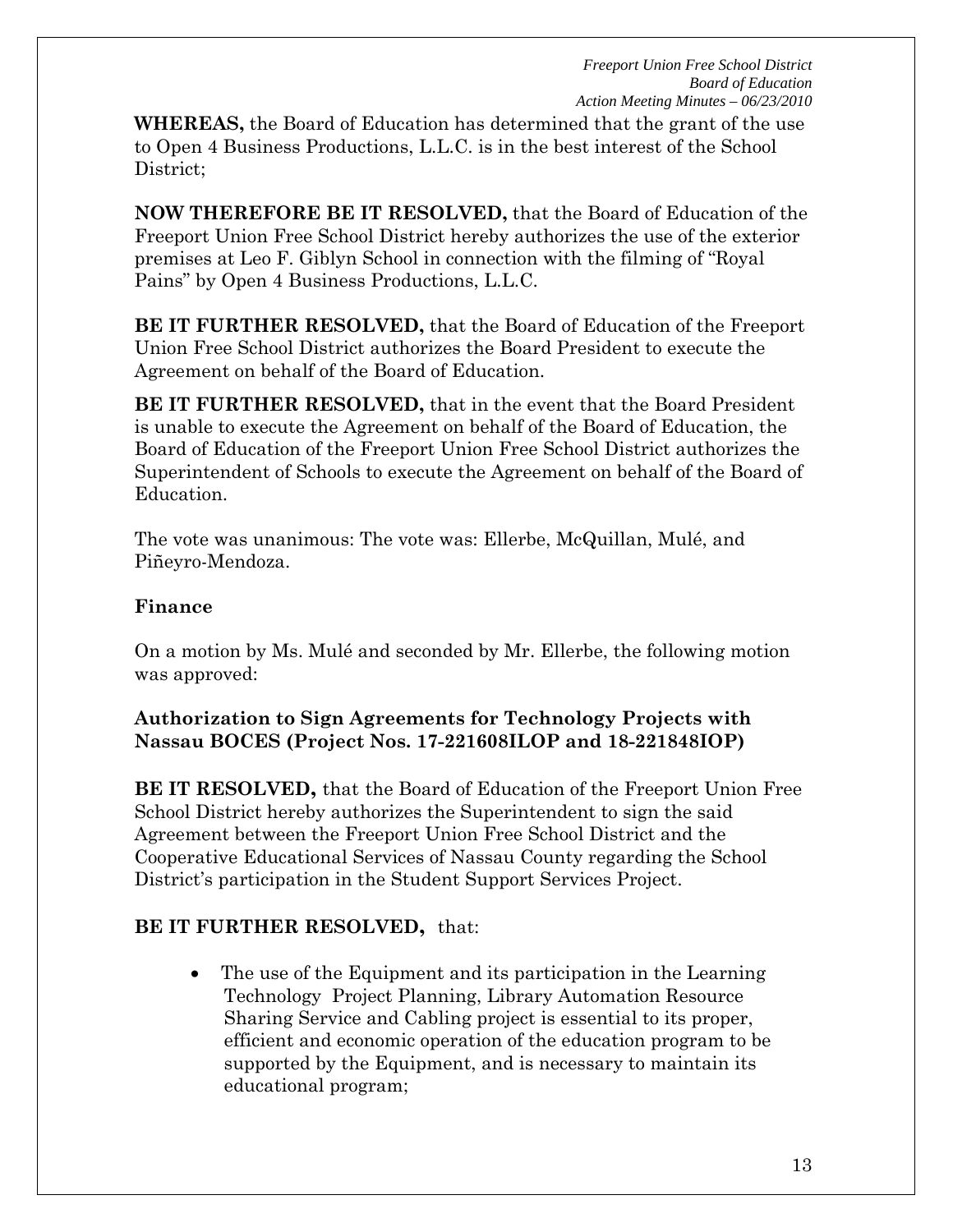- The expenses arising under this Agreement constitute ordinary contingent expenses necessary for providing educational services; and
- The costs and expenses arising under this Agreement are ordinary contingent expenses of the School District, and is in the best financial interests of the School District and stating the basis for such determination, and has delivered a true and accurate copy of such resolution to BOCES, and (ii) that the Superintendent is authorized to execute and deliver the Agreement and any other agreements, instruments, or documents relating thereto on behalf of the School District.

The vote was unanimous: The vote was: Ellerbe, McQuillan, Mulé, and Piñeyro-Mendoza.

# **Education**

On a motion by Mr. Ellerbe and seconded by Ms. Mulé, the following motion was approved :

# **Disposal of Books**

**BE IT RESOLVED,** that the Board of Education of the Freeport Union Free School District hereby authorizes the disposal of outdated Reading and Math books as per the attached lists. These books are deemed obsolete as they are no longer of use to the students and have no monetary value to Freeport Schools.

The vote was unanimous: The vote was: Ellerbe, McQuillan, Mulé, and Piñeyro-Mendoza.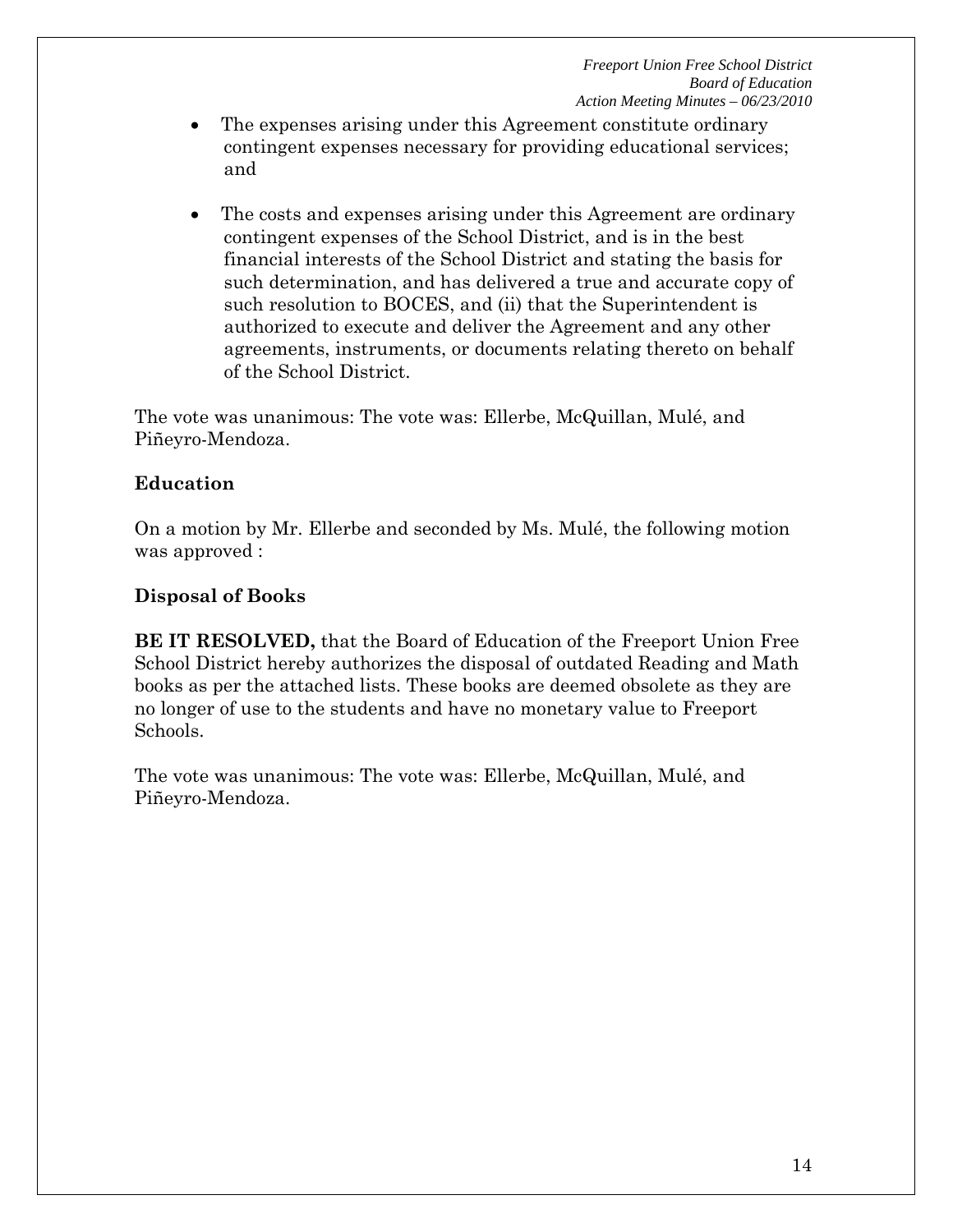# **Education**

On a motion by Mr. Ellerbe and seconded by Ms. Mulé, the following motion was approved :

### **Adoption of the Code of Conduct**

**BE IT RESOLVED**, that Board of Education of the Freeport Union Free School District hereby adopts the revised Code of Conduct for the 2010-2011 School Year.

The vote was unanimous: The vote was: Ellerbe, McQuillan, Mulé, and Piñeyro-Mendoza.

### **Education**

On a motion by Mr. Ellerbe and seconded by Ms. Mulé, the following motion was approved :

### **Change of Annual Reorganization Meeting Date**

**BE IT RESOLVED**, that the Board of Education of the Freeport Union Free School District hereby changes the date of the Annual Reorganization Meeting to Wednesday, July 7, 2010 as allowed and set forth by School Law §1707(2). This meeting will take place in the gymnasium of the New Visions School at 6:45 p.m.

The vote was unanimous: The vote was: Ellerbe, McQuillan, Mulé, and Piñeyro-Mendoza.

#### **Personnel**

On a motion by Ms. Mulé and seconded by Mr. Ellerbe, the following motion was approved:

#### **Retirement of Staff**

**BE IT RESOLVED,** that the Board of Education of the Freeport Union Free School District hereby accepts the letter of resignation for the purpose of retirement from the following staff member as listed:

**Lloyd Burkett**, Technology Teacher, effective August 1, 2010, after serving the children of Freeport for more than 7 years.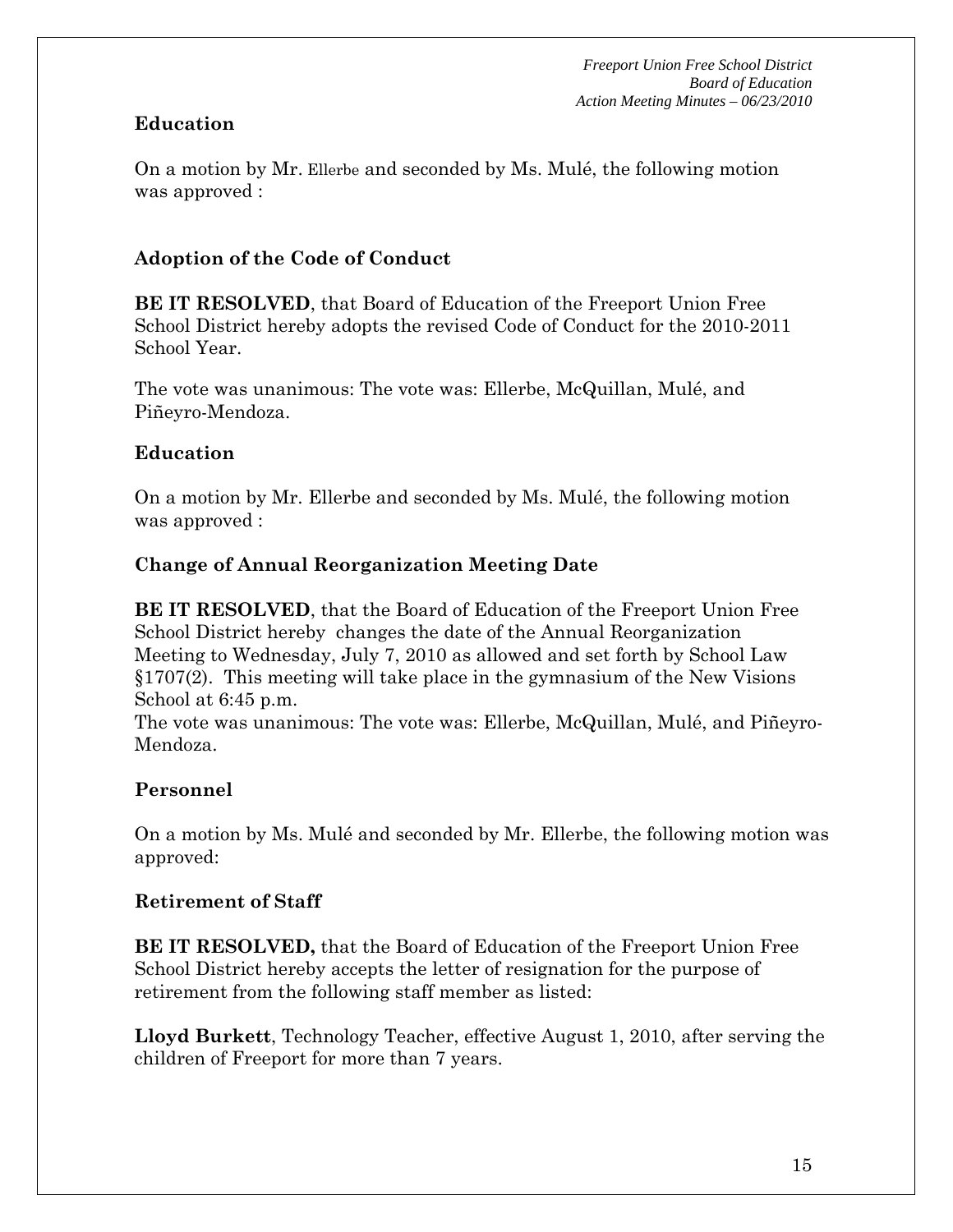**Margaret Taboada**, Elementary Teacher, Teacher on Special Assignment, Instructional Technology, effective August 31, 2010, after serving the children of Freeport for more than 25 years.

**Sharon Burton**, Elementary Teacher, effective August 31, 2010, after serving the children of Freeport for more than 26 years.

The vote was unanimous: The vote was: Ellerbe, McQuillan, Mulé, and Piñeyro-Mendoza.

# **Personnel**

On a motion by Mr. Ellerbe and seconded by Ms. Mulé, the following -motion was approved:

# **Abolishment of Positions and Excessing of Staff**

**BE IT RESOLVED,** that the Board of Education of the Freeport Union Free School District hereby abolishes one teaching position within the Foreign Language tenure area and one teaching position within the mathematics tenure area effective September 1, 2010; and

**BE IT FURTHER RESOLVED,** that Carmen Martinez as the least senior professional staff member in the Foreign Language tenure area and Susan Hickey as the least senior professional staff member in the mathematics tenure area are hereby excessed from said positions effective September 1, 2010, and

**BE IT FURTHER RESOLVED,** that said excessed professional staff members shall be placed on a preferred eligible lists as per Education Law §3013.

The vote was unanimous: The vote was: Ellerbe, McQuillan, Mulé, and Piñeyro-Mendoza.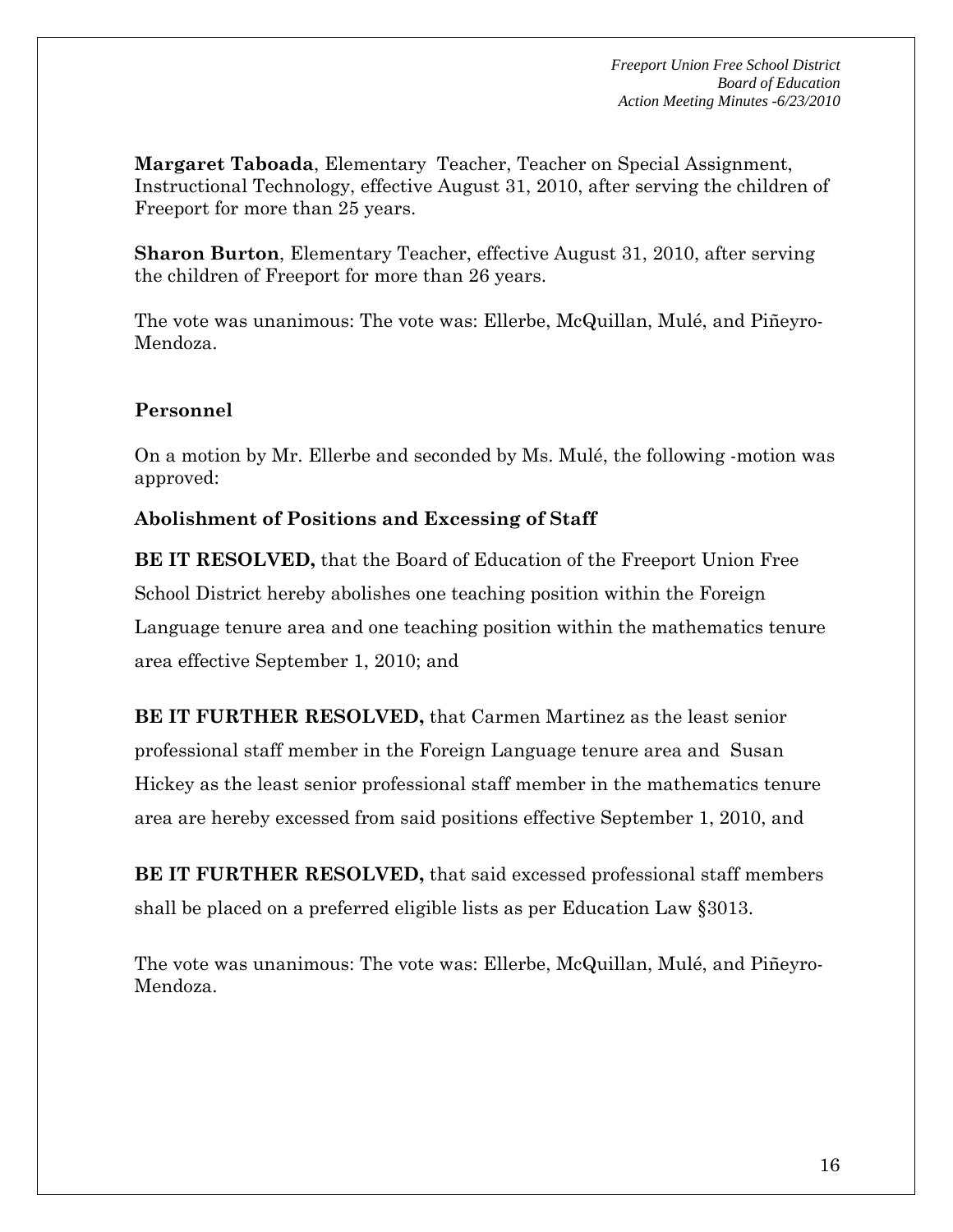# **Personnel**

### **Tenure**

On a motion by Ms. Piñeyro-Mendoza and seconded by Mr. Ellerbe, the following motion was approved:

# **ADMINISTRATIVE TENURE**

**WHEREAS**, on June 20, 2007, Jonathan J. Bloom was granted a probationary appointment in the tenure area of Director of Health, Physical Education, Athletics and Safety Education to the position of Director of Health, Physical Education, Athletics and Safety Education, effective July 2, 2007; and,

**WHEREAS**, on July 23, 2007, Jonathan J. Bloom was advised of his probationary appointment in said tenure area and to the position of Director of Health, Physical Education, Athletics and Safety Education by letter dated July 23, 2007 from the District Clerk; and,

**WHEREAS**, Jonathan J. Bloom acknowledges that his appointment was intended to be in the tenure area of Director of Health, Physical Education, Athletics and Safety Education, notwithstanding his execution of an agreement dated June 8, 2007, that identified the tenure area to which he was appointed as "School Administrator/Supervisor."

**NOW THEREFORE, BE IT RESOLVED**, Jonathan J. Bloom, Director of Health, Physical Education, Athletics and Safety Education, is herewith granted tenure in the tenure area of Director of Health, Physical Education, Athletics and Safety Education effective July 2, 2010.

# **B. TEACHER TENURE**

**BE IT RESOLVED,** that the Board of Education of the Freeport Union Free School District hereby grants tenure status to the following teachers: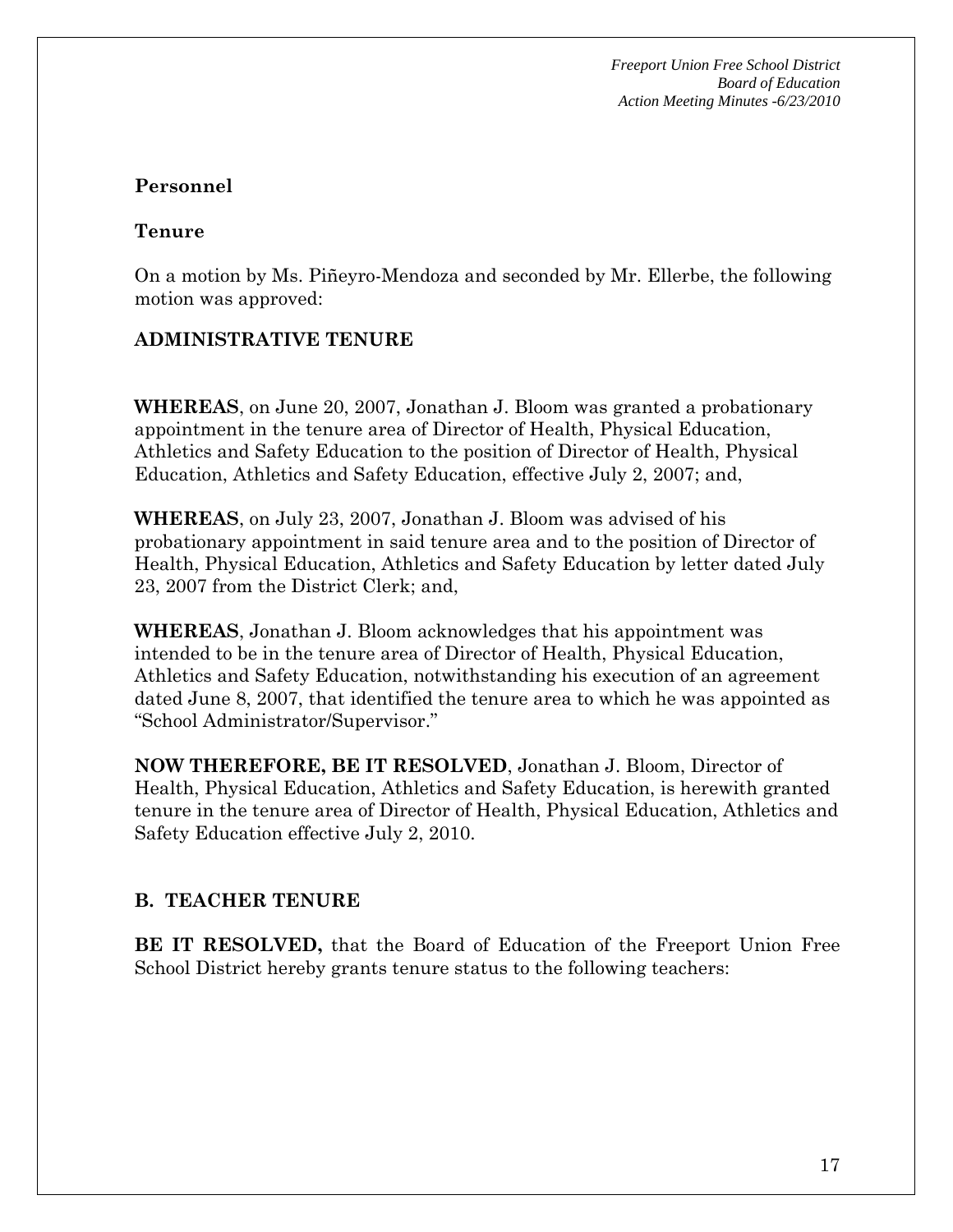| Teacher(s)                |             |                          |                   |
|---------------------------|-------------|--------------------------|-------------------|
|                           |             |                          |                   |
| Michael Farrell           | <b>FHS</b>  | English                  | September 1, 2010 |
| Liana Valetti             | <b>FHS</b>  | English                  | September 1, 2010 |
| Mahendra Guerrier         | Atkinson    | Music                    | September 1, 2010 |
| Melissa Ranaldo           | Archer      | Special Education        | September 1, 2010 |
| Felix Polanco             | <b>FHS</b>  | Guidance                 | September 1, 2010 |
| Kristen Wrigley           | Dodd        | Science                  | September 1, 2010 |
| Jessica Polikoff          | Archer      | Elementary               | September 1, 2010 |
| Christopher Mancuso       | <b>FHS</b>  | Math                     | September 1, 2010 |
| Nancy Williams            | Dodd        | Art                      | September 1, 2010 |
| Dennis Connell            | <b>FHS</b>  | Special Education        | September 1, 2010 |
| Jennifer Rothenberg       | Archer      | Music                    | September 1, 2010 |
| Potoula Konstantinopoulos | <b>FHS</b>  | <b>ESL</b>               | September 1, 2010 |
| Michael Servello          | <b>FHS</b>  | Science                  | September 1, 2010 |
| Nancy Goldstein           | Archer      | <b>Special Education</b> | September 1, 2010 |
| Eric Corsini              | Dodd        | Math                     | September 1, 2010 |
| Lauren Russ               | Bayview     | Elementary               | September 1, 2010 |
| Laura Castellano          | Giblyn      | <b>Special Education</b> | September 1, 2010 |
| Rosalie Woska             | Dodd        | Math                     | September 1, 2010 |
| Kerry Bracken             | New Visions | Elementary               | September 1, 2010 |
| Jamie Azcona              | Bayview     | Speech                   | September 1, 2010 |
| Beth Rugolo               | Giblyn      | <b>ESL</b>               | September 1, 2010 |
| Melissa O'Hara            | <b>FHS</b>  | English                  | September 1, 2010 |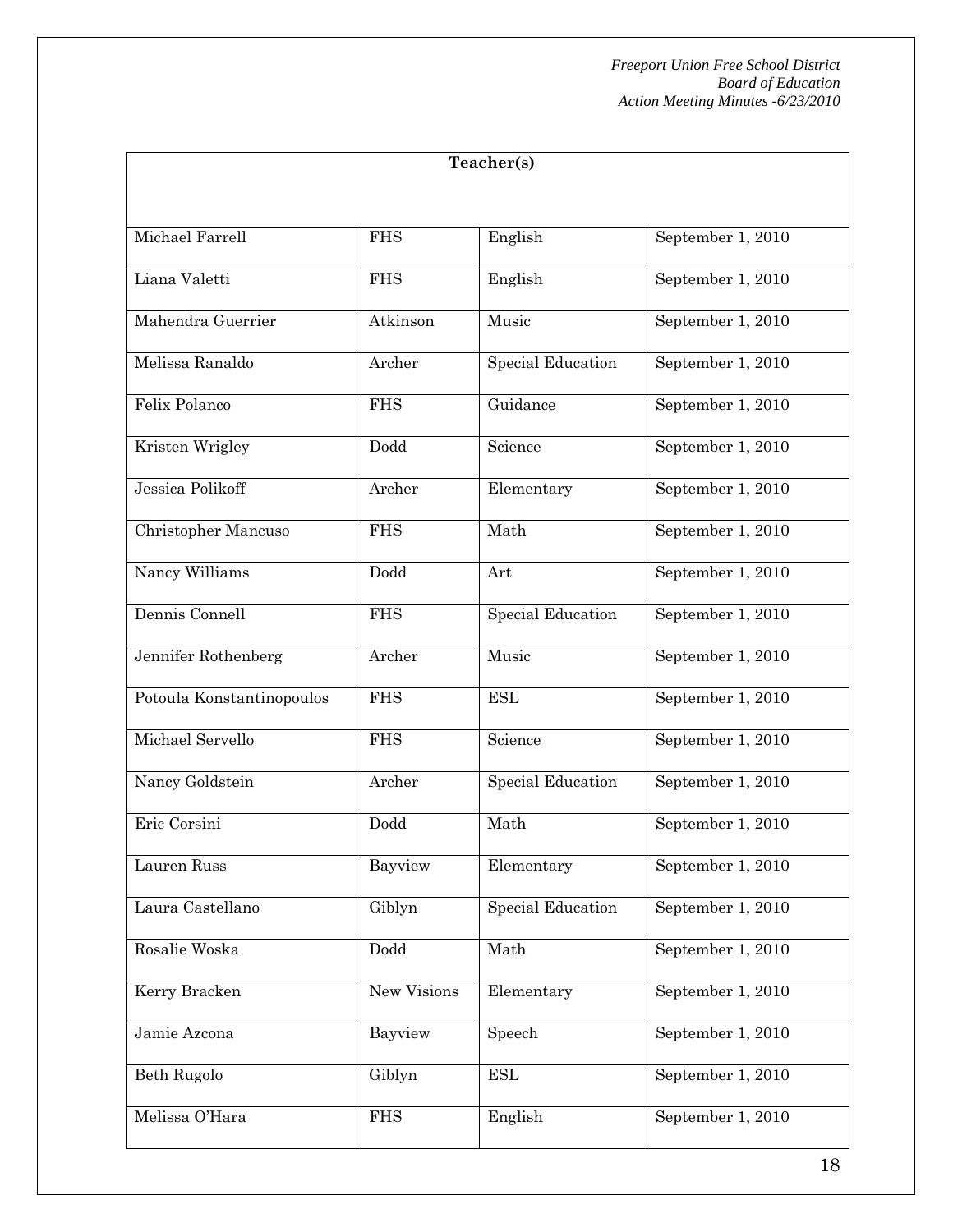| Jahn Corbo             | Giblyn     | Elementary        | September 1, 2010  |
|------------------------|------------|-------------------|--------------------|
| Jill Swidler           | Archer     | Special Education | September 1, 2010  |
| Annabell Afanador-Vega | Giblyn     | <b>ESL</b>        | September 1, 2010  |
| Daniel Moran           | <b>FHS</b> | Science           | September 1, 2010  |
| Jennifer Kelly         | <b>FHS</b> | Special Education | September 8, 2010  |
| Nicholas Cuccio        | <b>FHS</b> | Art               | September 24, 2010 |

# **C. TEACHING ASSISTANT TENURE**

**BE IT FURTHER RESOLVED**, that the Board of Education of the Freeport Union Free School District hereby grants tenure status to the following teaching assistants:

| <b>Teaching Assistant(s)</b> |             |                           |                    |  |
|------------------------------|-------------|---------------------------|--------------------|--|
| Diania Finegan               | Atkinson    | Teaching Assistant        | September 1, 2010  |  |
| Ricardo LaRosa               | New Visions | Teaching Assistant        | September 1, 2010  |  |
| Rosa Lienhard                | Archer      | Teaching Assistant        | September 5, 2010  |  |
| Patricia Fallon              | New Visions | Teaching Assistant        | September 20, 2010 |  |
| Melissan Urias               | New Visions | <b>Teaching Assistant</b> | September 24, 2010 |  |
| Lee Schreiber                | Atkinson    | Teaching Assistant        | October 4, 2010    |  |
| Linda Wiener                 | Columbus    | Teaching Assistant        | October 29, 2010   |  |

The vote was unanimous: The vote was: Ellerbe, McQuillan, Mulé and Piñeyro-Mendoza.